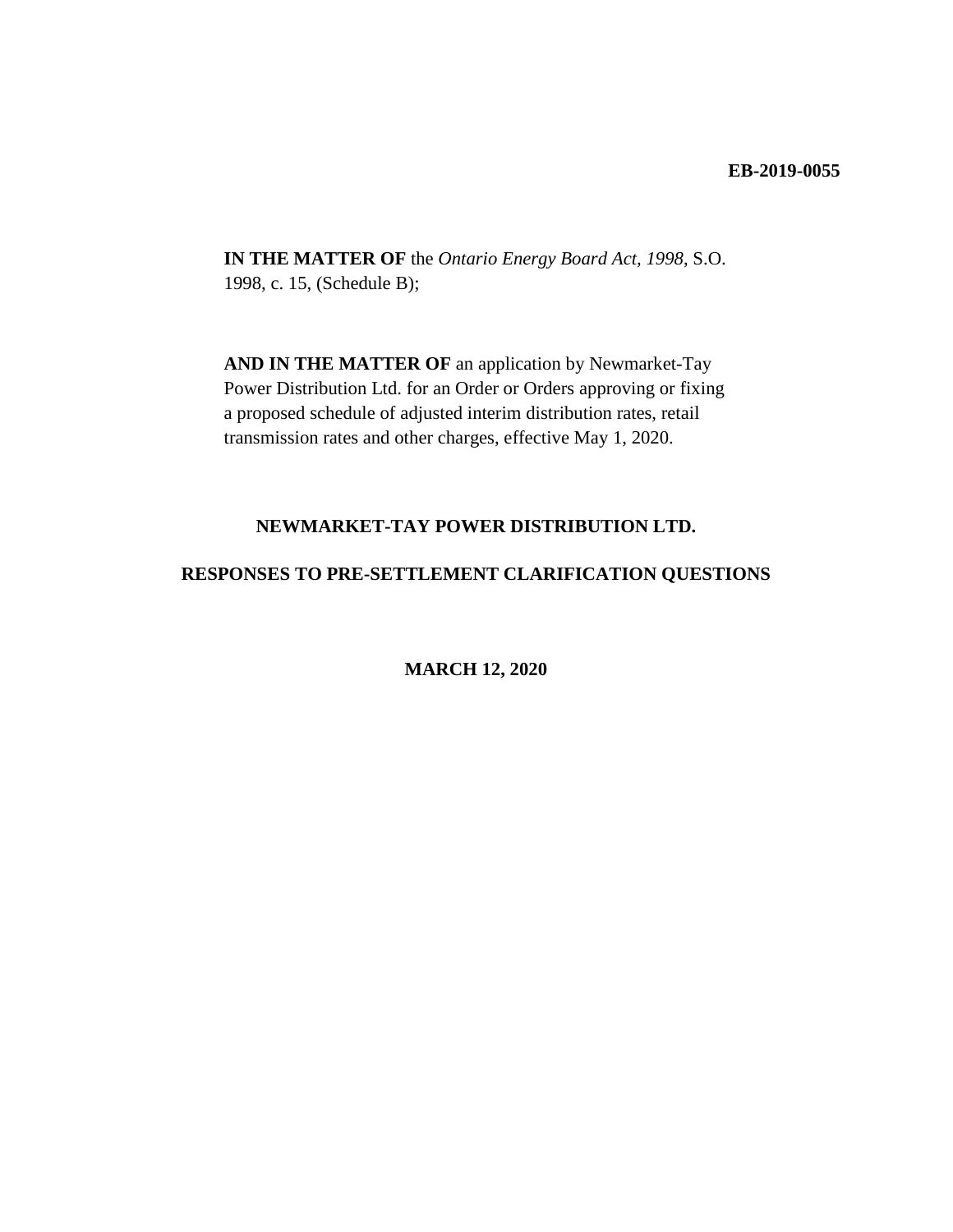# **Table of Contents**

| Appendix B – Pre-Settlement Clarification Questions at Settlement Conference 16 |  |
|---------------------------------------------------------------------------------|--|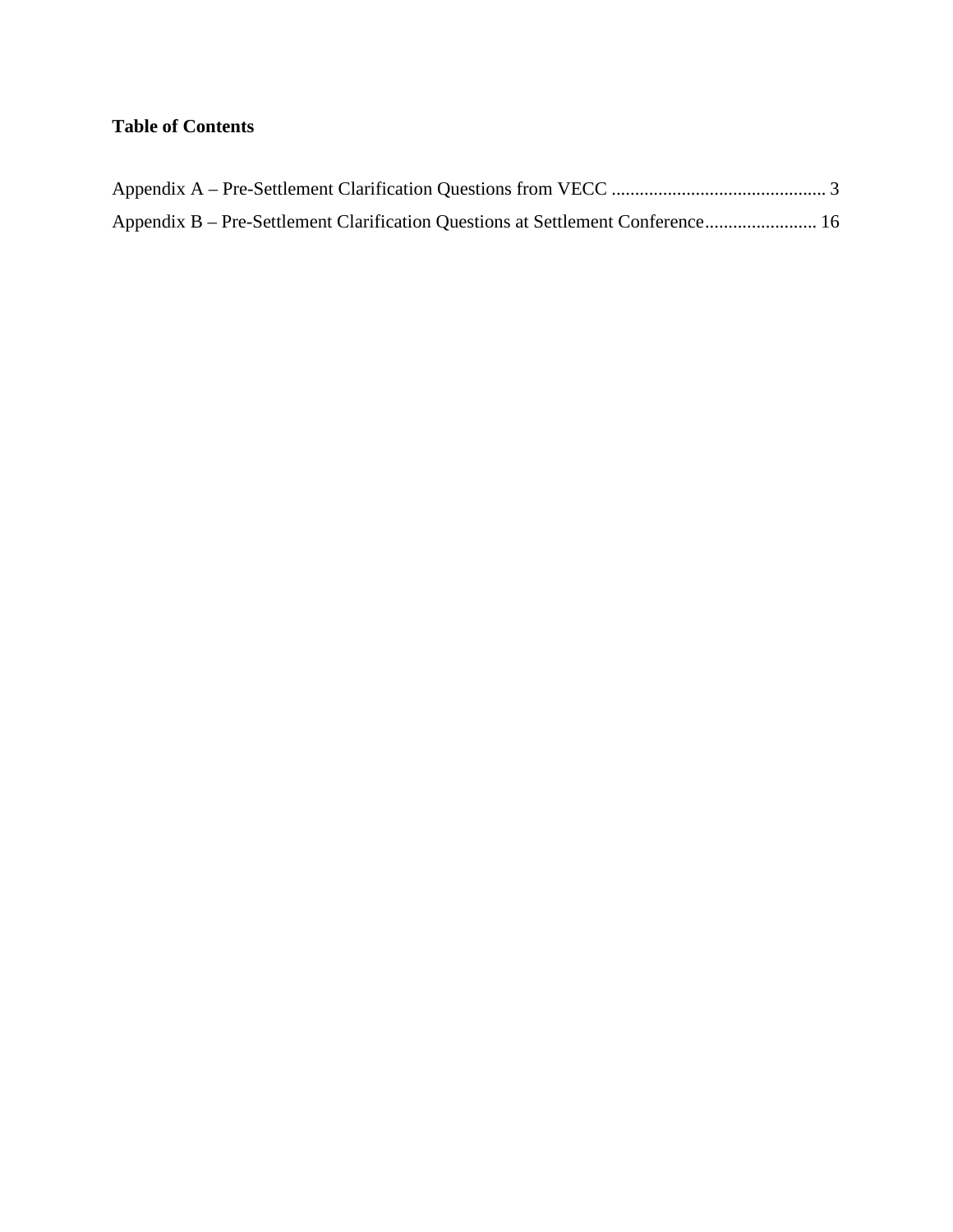# <span id="page-2-0"></span>**Appendix A – Pre-Settlement Clarification Questions from VECC**

## **1.0 Reference: VECC 1 b), c) & d)**

**Preamble:** The response to VECC 1 b) indicates that there were separate audited financial statements for the NTRZ and MRZ. Furthermore the response indicates that the NTRZ financial statements include the MRZ data for the period September 7, 2018 – December 31, 2018.

## **Questions:**

- 1.1 Copies of the statements were requested in VECC 1 c) but not provided with the interrogatory responses. Please provide.
- 1.2 If separate audited financial statements were not available for the two Rate Zones, VECC 1 d) asked for details as to how the costs were attributed between the two Rate Zones. The response provides the breakout of the cost between NTRZ and MRZ but does not provide the details as to how the breakout was done.
	- 1.2.1 Please indicate whether separate USOA records were kept for the two rates zones for the September 7, 2018 – December 31, 2018 period or whether, in some/all cases, an allocation was required between the two rate zones.
	- 1.2.2 If any allocations were required, please indicate for which accounts and, as originally requested, provide the working papers as to how the allocation was done.

# **Response:**

- 1.1 NT Power is providing the following 2018 audited financial statements:
	- VECC 1.1 Jan to Sept 6 2018 MPUC Audited FS
	- VECC 1.1 2018 NTPower Audited FS. The financial statements included the MRZ data for the period Sept 7 to Dec 31, 2018.
- 1.2 Please be advised: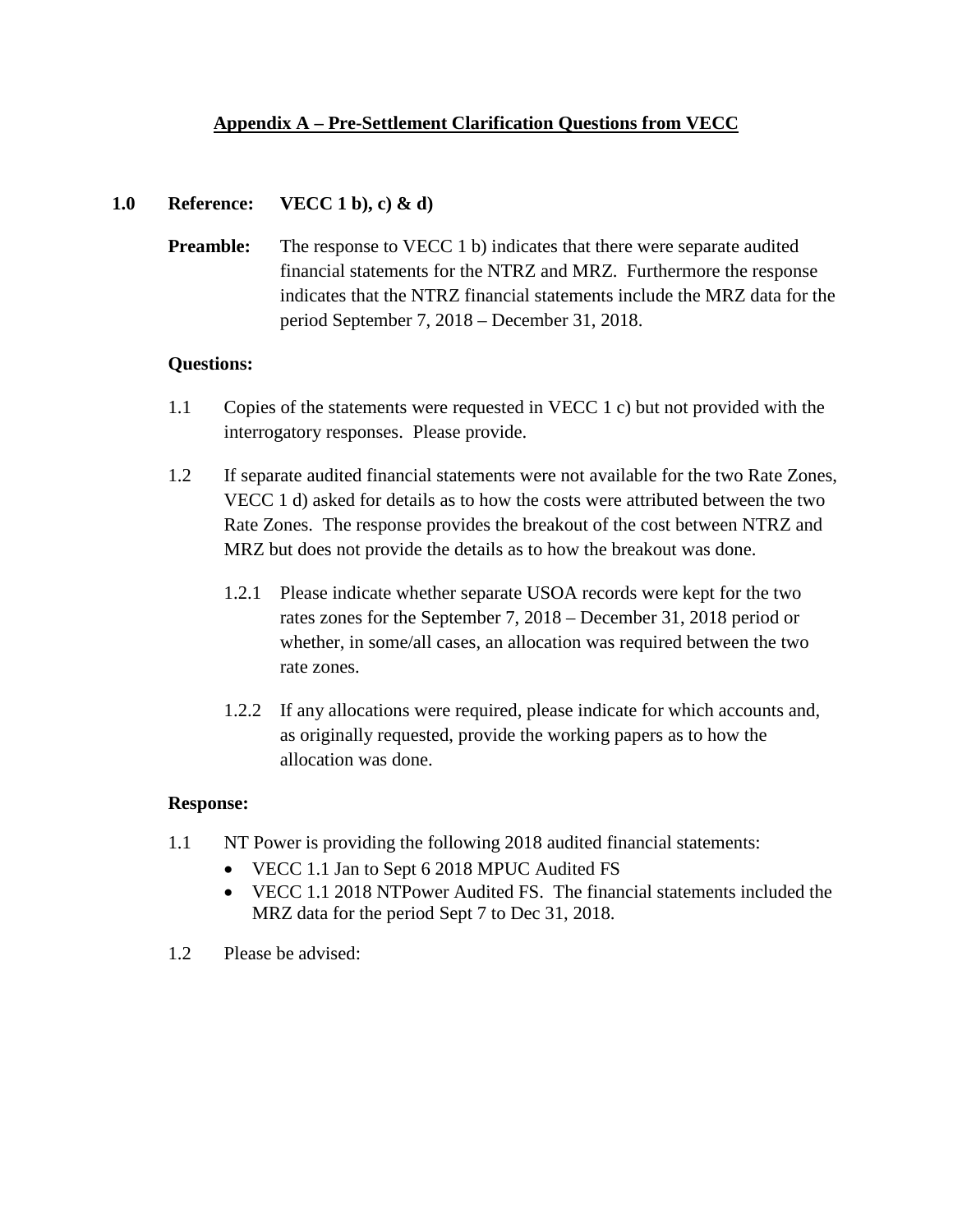- 1.2.1 Separate USOA records were kept for the two rates zones for the September 7, 2018 – December 31, 2017 period. There are no allocations between the two rate zones.
- 1.2.2 Please see response VECC IR-1.2.1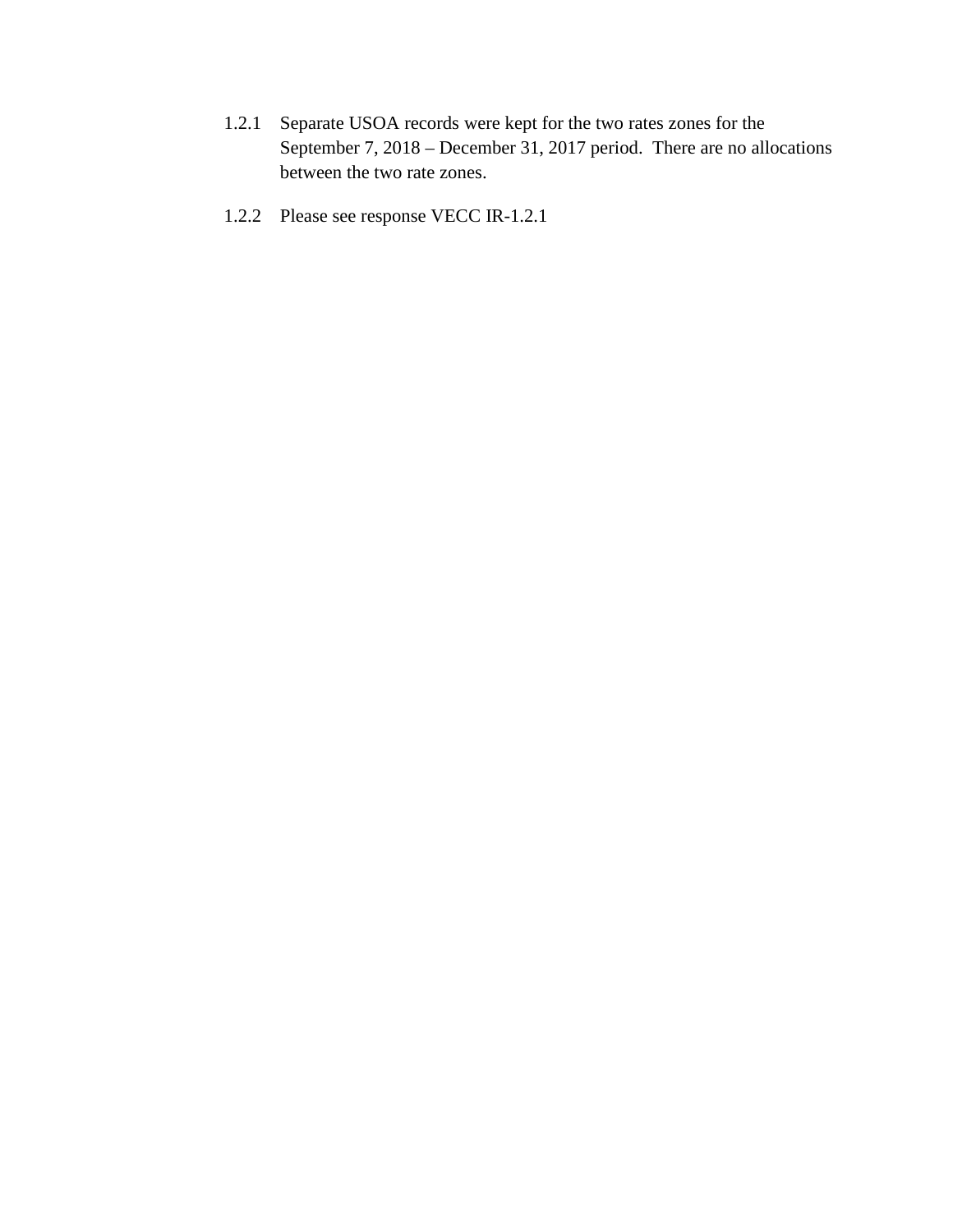| 2.0 | <b>Reference:</b> | Staff 12 b), VECC 1 c) and VECC 6 b) |
|-----|-------------------|--------------------------------------|
|     |                   | Cost Allocation Model, Tab I6.1      |

**Preamble:** Staff 12 b) identifies the items that make up the Additional Charges included in the Cost Allocation Model as part of Revenues at Current Rates.

## **Questions:**

- 2.1 In the case of NTRZ, why is it that only the Residential class has "unbilled" revenues?
- 2.2 In the case of NTRZ, why does the "LRAM 2012-2017 reversal" show up both as additional rate revenue (per Staff 12) for purposes of the Cost Allocation Model and again (in VECC 1 c) as a further adjustment to the CAM distribution revenue? It appears to have been double counted.
- 2.3 In the case of NTRZ, for each of the seven items listed under Additional Charges in Staff 12 b), please explain what they represent and why it is appropriate to include them as part of Revenues at Current Rates.
- 2.4 In the case of MRZ, please explain what "LRAM accrual 2018" represents and why it is appropriate to include it as part of Revenues at Current Rates.
- 2.5 Please provide an updated version of Staff 12 b) that incorporates the corrections noted in Staff 13 a) an3d VECC 2 a).

# **Response:**

- 2.1 NTRZ unbilled was allocated only to the residential customer class due to the materiality of the amount.
- 2.2 The "LRAM 2012-2017" reversal is showing in the additional rate revenue (Staff IR# 12(b)) because LRAM from 2012-2018 is also showing in the additional rate revenue. The net result of the two adjustments is the 2018 LRAM is included in the 2018 cost allocation model.

In reviewing the information for this question, NTRZ determined the table provided for Staff IR# 12(b) was incorrect. The first six adjustments of the 'Additional charges' had incorrect arithmetic signs. There is no change to the 'Total additional charges' amount within the table. NTRZ is providing the following updated table: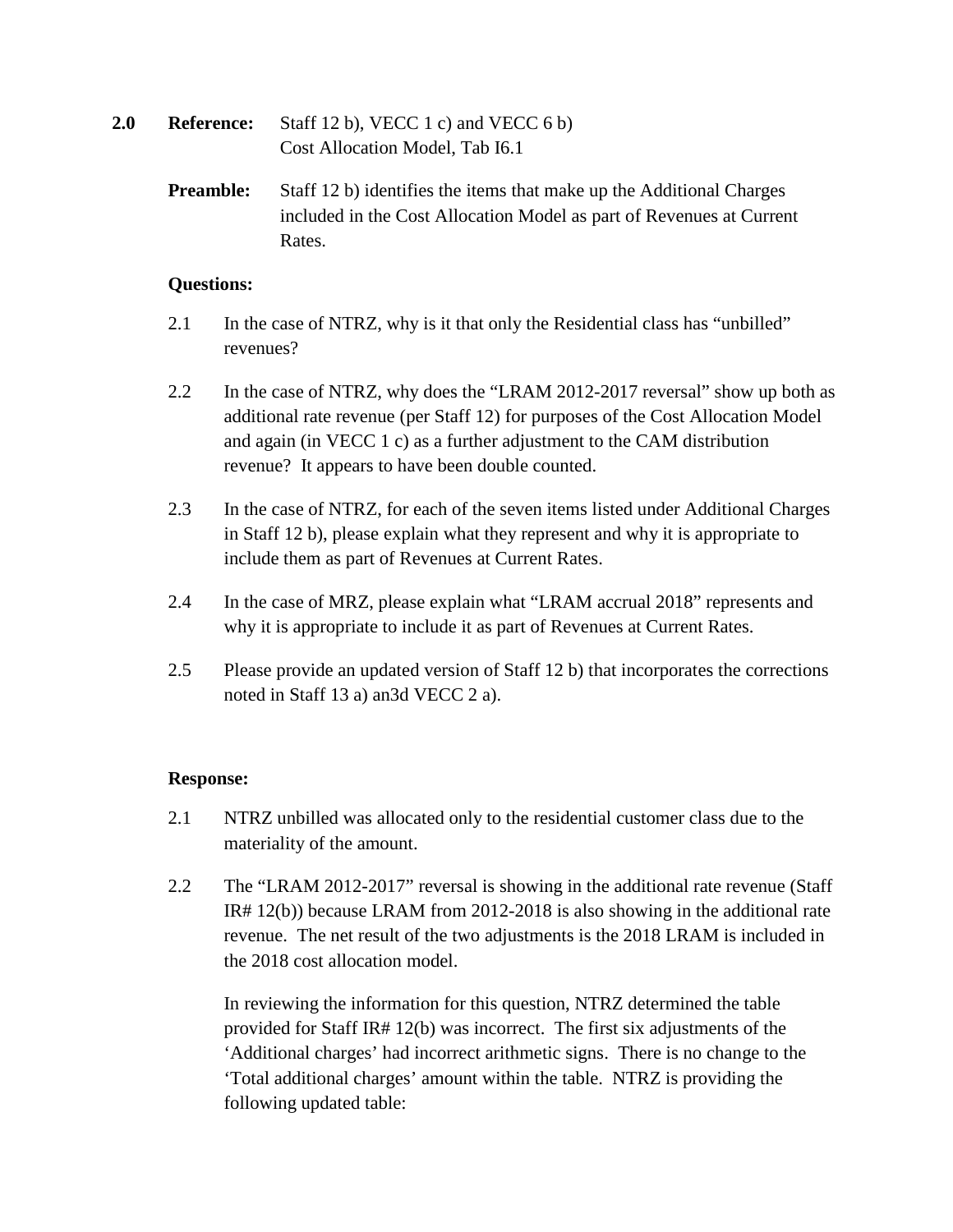| 2019 Cost Allocation billing determinants - NTRZ |                            |                       |                        |                                  |                          |                          |                      |
|--------------------------------------------------|----------------------------|-----------------------|------------------------|----------------------------------|--------------------------|--------------------------|----------------------|
|                                                  |                            |                       |                        |                                  |                          |                          |                      |
| <b>kWh</b>                                       | Residential<br>282,139,763 | GS < 50<br>91,548,982 | GS > 50<br>278,825,252 | <b>Street Light</b><br>2,565,174 | Sentinel<br>275,116      | <b>USL</b><br>552,037    | Total<br>655,906,324 |
| kW                                               |                            |                       | 621,805                | 6,897                            | 764                      |                          | 629,466              |
| # of customers                                   |                            |                       | 384                    |                                  | 32                       | 46                       |                      |
|                                                  | 32,622                     | 3,186                 |                        | 9,091                            |                          |                          |                      |
| 2017 approved rates                              | <b>Residential</b>         | GS < 50               | GS > 50                | <b>Street Light</b>              | Sentinel                 | <b>USL</b>               |                      |
| Fixed                                            | 21.25                      | 30.55                 | 138.54                 | 3.19                             | 3.25                     | 17.64                    |                      |
| Variable-Interval                                | 0.0075                     | 0.0200                | 4.7791                 | 15.8699                          | 12.4522                  | 0.0203                   |                      |
| Variable-Thermal                                 |                            |                       | 4.9127                 |                                  |                          |                          |                      |
| 2018 approved rate                               | Residential                | GS < 50               | GS > 50                | <b>Street Light</b>              | Sentinel                 | <b>USL</b>               |                      |
| Fixed                                            | 24.36                      | 30.73                 | 139.37                 | 3.21                             | 3.27                     | 17.75                    |                      |
| Variable-Interval                                | 0.0038                     | 0.0201                | 4.8078                 | 15.9651                          | 12.5269                  | 0.0204                   |                      |
| Variable-Thermal                                 |                            |                       | 4.9422                 |                                  |                          |                          |                      |
| <b>Blended Rates</b>                             |                            |                       |                        |                                  |                          |                          |                      |
| Fixed                                            | 23.32                      | 30.67                 | 139.09                 | 3.20                             | 3.26                     | 17.71                    |                      |
| Variable                                         | 0.0050                     | 0.0201                | 4.8653                 | 15.9334                          | 12.5020                  | 0.0204                   |                      |
|                                                  |                            |                       |                        |                                  |                          |                          |                      |
| Reconciliation                                   | <b>Residential</b>         | GS < 50               | GS > 50                | <b>Street Light</b>              | <b>Sentinel</b>          | <b>USL</b>               | <b>Total</b>         |
| Fixed revenue                                    | 9,130,245                  | 1,172,575             | 640,942                | 349,458                          | 1,253                    | 9,778                    | 11,304,252           |
| Variable revenue                                 | 1,420,103                  | 1,837,083             | 3,025,269              | 109,894                          | 9,554                    | 11,243                   | 6,413,146            |
| <b>Transformer Ownership</b>                     | $\overline{a}$             | $\mathbf{r}$          | (438, 492)             | $\mathbb{Z}^{\mathbb{Z}}$        | ä,                       | $\overline{a}$           | (438, 492)           |
| <b>Additional charges</b>                        | (230,005)                  | (23, 248)             | 281,158                | 52,060                           | 3,256                    | 1,097                    | 84,318               |
| Total                                            | 10,320,344                 | 2,986,410             | 3,508,877              | 511,412                          | 14,063                   | 22,118                   | 17,363,224           |
|                                                  |                            |                       |                        |                                  |                          |                          |                      |
| <b>Additional charges</b>                        | <b>Residential</b>         | GS < 50               | GS > 50                | <b>Street Light</b>              | <b>Sentinel</b>          | <b>USL</b>               | Total                |
| Tax savings 2012-2018                            | (166, 778)                 | (51, 232)             | (75, 986)              | (9,704)                          | (1,031)                  | $\overline{\phantom{a}}$ | (304, 731)           |
| Unbilled                                         | 181,390                    | $\overline{a}$        |                        | $\overline{a}$                   | ÷,                       | $\blacksquare$           | 181,390              |
| LRAM 2012-2018                                   | 478,308                    | 758,352               | 726,055                | 167,047                          | $\overline{\phantom{a}}$ | $\overline{\phantom{a}}$ | 2,129,762            |
| LRAM 2012-2017 reversal                          | (373, 028)                 | (601, 643)            | (547, 587)             | (119,065)                        | $\overline{\phantom{a}}$ | $\overline{\phantom{a}}$ | (1,641,323)          |
| IFRS 2012-2018                                   | 275,519                    | 91,385                | 274,653                | 3,455                            | 283                      | 324                      | 645,620              |
| IFRS 2012-2017 reversal                          | (524, 823)                 | (174, 075)            | (523, 173)             | (6, 581)                         | (539)                    | (617)                    | (1,229,808)          |
| Customer count and volume timing                 | (100, 593)                 | (46, 035)             | 427,196                | 16,908                           | 4,543                    | 1,390                    | 303,409              |
| Total additional charges                         | (230,005)                  | (23,248)              | 281,158                | 52,060                           | 3,256                    | 1,097                    | 84,318               |

- 2.3 The response to Staff IR# 12(b) detailed the following items:
- a. Tax savings 2012-2018; 2018 recording of tax savings adjustments per previous rate orders.
- b. Unbilled; change of 2017 to 2018 unbilled.
- c. LRAM 2012-2018; 2018 accrual of LRAM revenue from 2012-2018.
- d. LRAM 2012-2017 reversal; 2018 reversal of LRAM revenue from 2012-2017 see item (c).
- e. IFRS 2012-2018; 2018 adjustment to record the difference between the CGAAP and IFRS depreciation.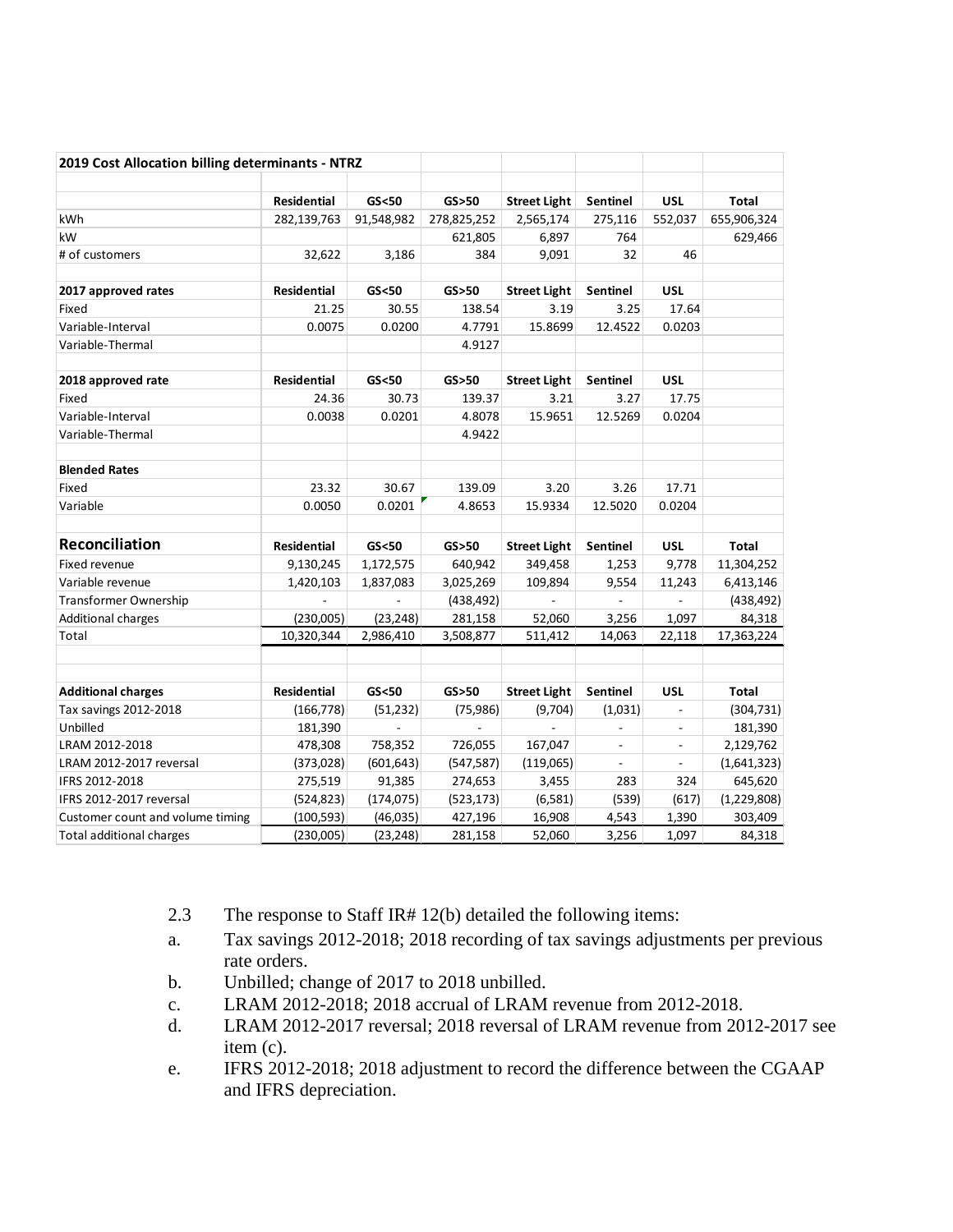- f. IFRS 2012-2017 reversal; 2018 reversal of the 2012-2017 IFRS depreciation correction.
- g. Customer count and volume timing; the annual fixed CAM revenue is calculated based the blended of rates and the customer count at yearend. The annual variable CAM revenue is calculated based on blended rates and the total annual kWh and kW. This adjustment accounts for timing between the actual billing and the methodology within the CAM.

NTRZ distribution revenue adjustments (VECC #2.3 a-g) reflect the 2018 financial transactions and the removal of the financial transactions related to a prior period. It is appropriate to include the revenue adjustments because the results reflect the 2018 actual revenue levels.

- 2.4 MRZ LRAM 2018 accrual is the accrual of the 2018 LRAM revenue. It is appropriate to include the 2018 LRAM accrual because the results reflect the 2018 actual revenue levels.
- 2.5 The response to Staff IR# 12(b) and VECC clarifying IR# 2.2 for NTRZ incorporates the transformer allowance correction found in Staff IR# 13(a).

MRZ is providing the following updated table reflecting the customer count correction found in VECC IR# 2(a):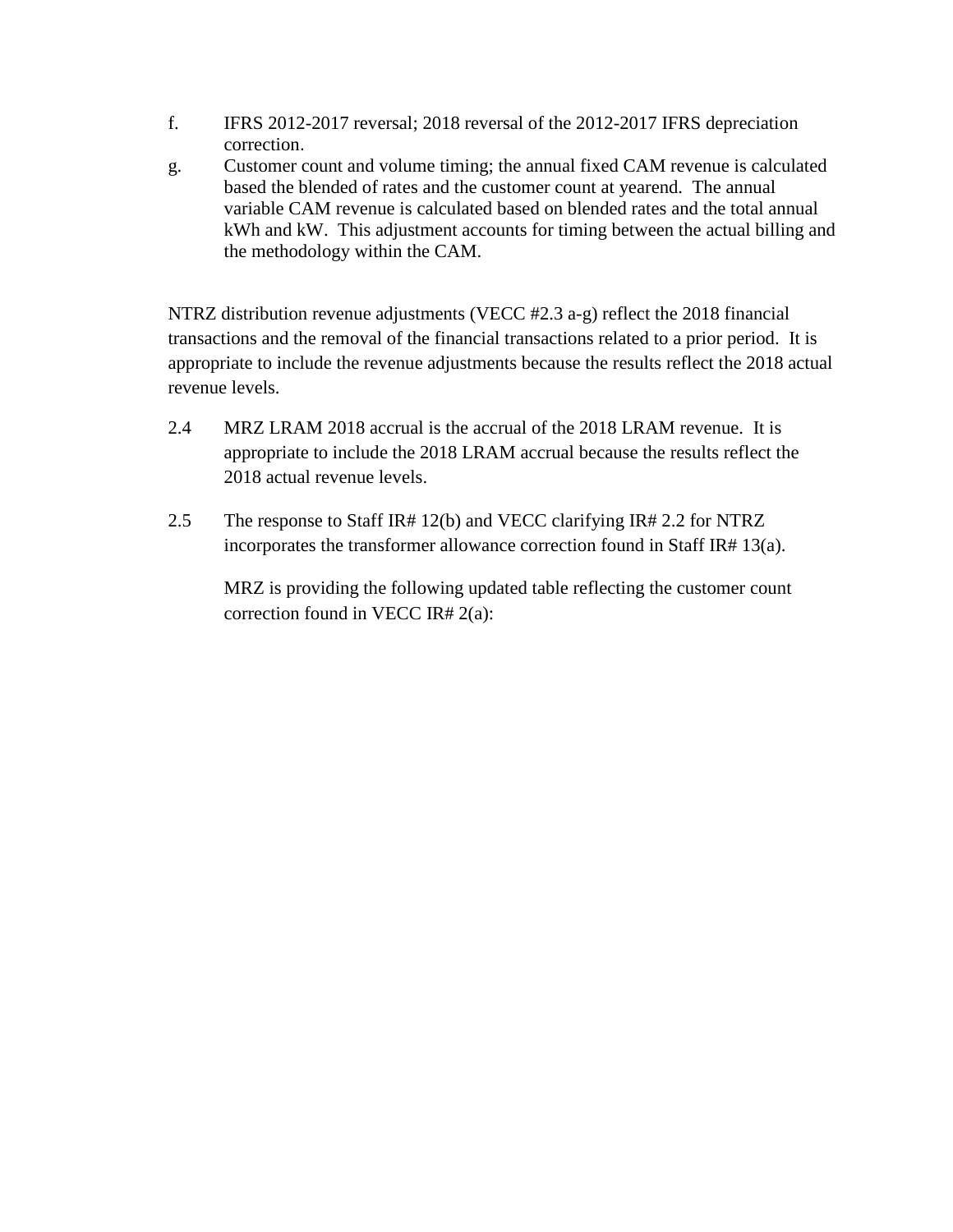| 2019 Cost Allocation billing determinants - MRZ updated for VECC Clarifying Question #2.5 |                    |            |             |                     |            |              |
|-------------------------------------------------------------------------------------------|--------------------|------------|-------------|---------------------|------------|--------------|
|                                                                                           | <b>Residential</b> | GS < 50    | GS > 50     | <b>Street Light</b> | <b>USL</b> | <b>Total</b> |
| kWh                                                                                       | 50,684,558         | 24,374,249 | 113,618,428 | 519,881             | 395,009    | 189,592,125  |
| kW                                                                                        |                    |            | 282,755     | 1,411               |            | 284,166      |
| # of customers/connections                                                                | 6,453              | 771        | 108         | 1,492               | 11         | 8,835        |
| # devices                                                                                 |                    |            |             | 1,846               |            |              |
| 2017 approved rates                                                                       | <b>Residential</b> | GS < 50    | GS > 50     | <b>Street Light</b> | <b>USL</b> |              |
| Fixed                                                                                     | 23.20              | 22.62      | 63.93       | 3.87                | 10.46      |              |
| Variable                                                                                  | 0.01070            | 0.01670    | 3.25810     | 8.93200             | 0.01120    |              |
| 2018 approved rates                                                                       | <b>Residential</b> | GS < 50    | GS > 50     | <b>Street Light</b> | <b>USL</b> |              |
| Fixed                                                                                     | 26.99              | 22.79      | 64.41       | 3.90                | 10.54      |              |
| Variable                                                                                  | 0.0054             | 0.0168     | 3.2825      | 8.9990              | 0.0113     |              |
| <b>Blended Rates</b>                                                                      |                    |            |             |                     |            |              |
| Fixed                                                                                     | 25.73              | 22.73      | 64.25       | 3.89                | 10.51      |              |
| Variable                                                                                  | 0.0072             | 0.0168     | 3.2744      | 8.9767              | 0.0113     |              |
| <b>Reconciliaiton</b>                                                                     | <b>Residential</b> | GS < 50    | GS > 50     | <b>Street Light</b> | <b>USL</b> | <b>Total</b> |
| Fixed revenue                                                                             | 1,992,170          | 210,329    | 83,268      | 86,171              | 1,388      | 2,373,326    |
| Variable revenue                                                                          | 363,239            | 408,675    | 925,844     | 12,662              | 4,450      | 1,714,871    |
| Transformer ownership                                                                     |                    |            | (116,073)   |                     |            | (116,073)    |
| Additional charges                                                                        | 115,428            | (26, 833)  | 103,081     | (16, 880)           | 19         | 174,815      |
|                                                                                           | 2,470,837          | 592,171    | 996,120     | 81,954              | 5,857      | 4,146,939    |
|                                                                                           |                    |            |             |                     |            |              |
| <b>Additional charges</b>                                                                 | <b>Residential</b> | GS < 50    | GS > 50     | <b>Street Light</b> | <b>USL</b> | <b>Total</b> |
| Customer count and volume timing                                                          | 20,331             | 2,559      | 1,262       | 1,198               | 19         | 25,368       |
| LRAM accrual 2018                                                                         | 95,097             | (29, 392)  | 101,820     | (18,078)            | 0          | 149,446      |
| Total                                                                                     | 115,428            | (26, 833)  | 103,081     | (16, 880)           | 19         | 174,815      |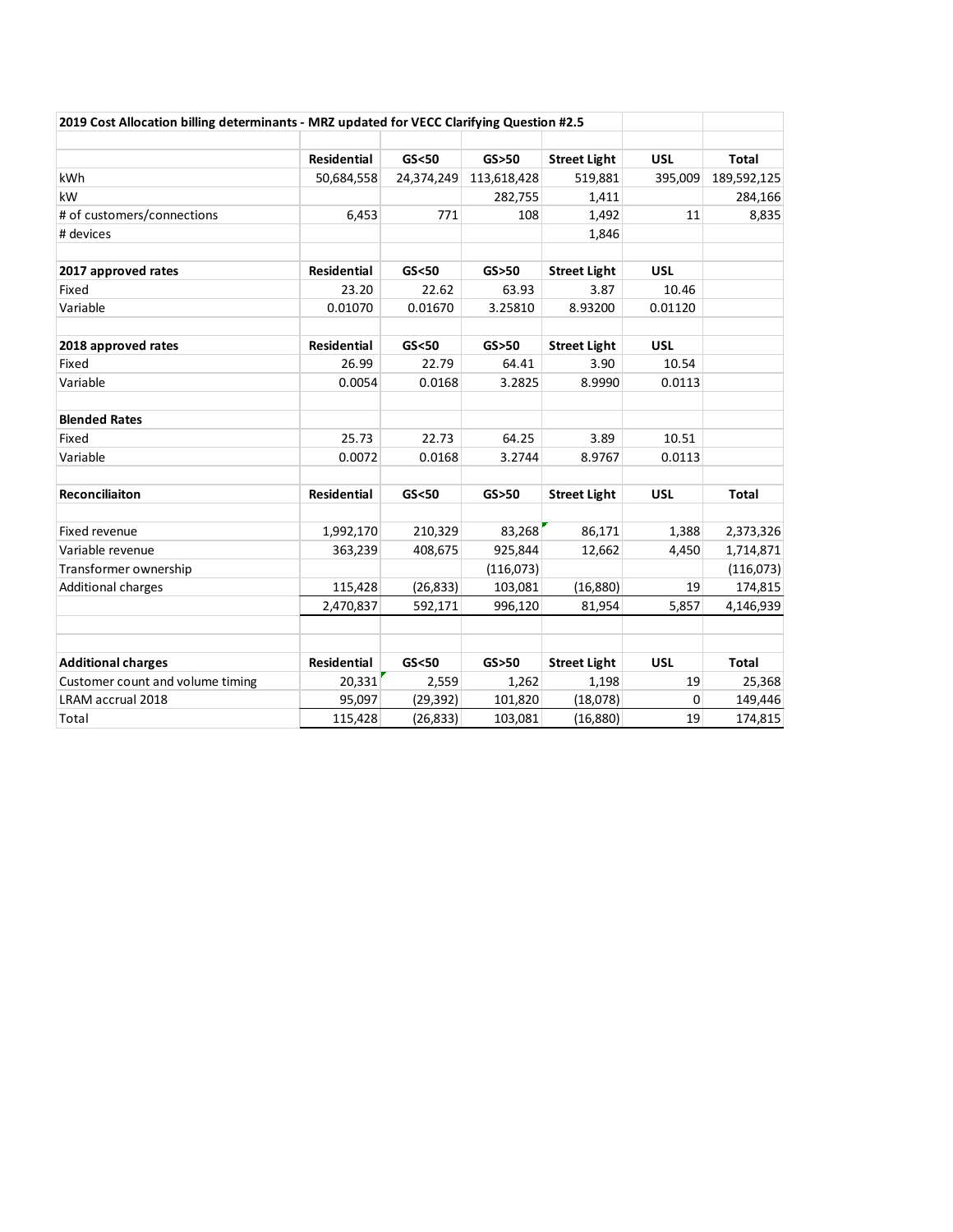# **3.0 Reference:** Staff 9 a)

#### **Questions:**

- 3.1 Do poles > 35 feet cost more to purchase and install than poles  $\langle \rangle = 35$  feet?
	- 3.1.1 If so, what is the difference in the cost of a typical installed pole in each size category as used in the NTRZ and MRZ rate zones?
- 3.2 Does conductor >750 V cost more to purchase and install per km than conductor  $< 750 V?$ 
	- 3.2.1 If so, what is the difference in the cost per km of a typical conductor in each size category as used in the NTRZ and MRZ rate zones?
- 3.3 What is the basis for the breakout of the MRZ assets in accounts 1840 and 1845 as between primary and secondary?

#### **Response:**

3.1 The following table provides the estimated installed cost per pole by rate zone:

| Height | <b>Estimated Installed Cost per Pole</b> |            |  |  |  |  |
|--------|------------------------------------------|------------|--|--|--|--|
|        | <b>NRZ</b>                               | <b>MRZ</b> |  |  |  |  |
| 30     | \$1,850                                  | \$1,665    |  |  |  |  |
| 35     | \$1,950                                  | \$1,765    |  |  |  |  |
| 40     | \$2,250                                  | \$2,065    |  |  |  |  |
| 45     | \$2,450                                  | \$2,265    |  |  |  |  |
| 50     | \$2,550                                  | \$2,365    |  |  |  |  |
| 55     | \$2,750                                  | \$2,565    |  |  |  |  |
| 60     | \$3,400                                  | \$3,215    |  |  |  |  |
| 65     | \$3,850                                  | \$3,665    |  |  |  |  |
| 70     | \$5,300                                  | \$5,115    |  |  |  |  |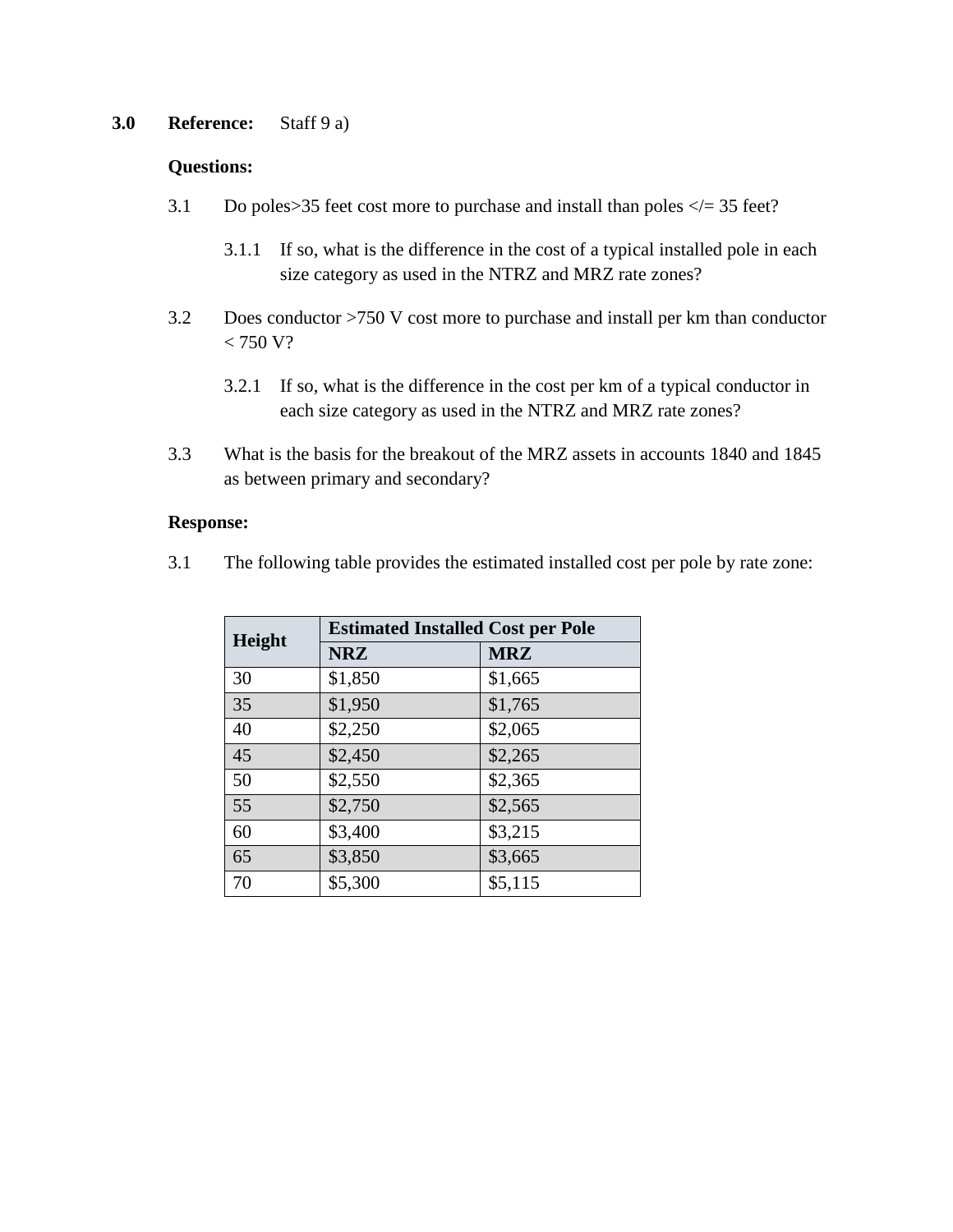|                | # of          | <b>Size</b> | <b>Estimated Cost per km</b> |            |  |  |
|----------------|---------------|-------------|------------------------------|------------|--|--|
| <b>Voltage</b> | <b>Phases</b> |             | <b>NRZ</b>                   | <b>MRZ</b> |  |  |
| Primary        | 1             | #2 AWG      | \$13.14                      | \$10.35    |  |  |
| Primary        | $\mathbf{1}$  | $1/0$ AWG   | \$13.54                      | \$10.75    |  |  |
| Primary        | 1             | $3/0$ AWG   | \$14.09                      | \$11.30    |  |  |
| Primary        | 1             | $4/0$ AWG   | \$15.07                      | \$12.28    |  |  |
| Primary        | 1             | 336 kcmil   | \$15.44                      | \$12.65    |  |  |
| Primary        | $\mathbf{1}$  | 556 kcmil   | \$16.69                      | \$13.90    |  |  |
| Primary        | 3             | #2 AWG      | \$22.57                      | \$17.61    |  |  |
| Primary        | 3             | $1/0$ AWG   | \$24.52                      | \$19.56    |  |  |
| Primary        | 3             | $3/0$ AWG   | \$26.17                      | \$21.21    |  |  |
| Primary        | 3             | $4/0$ AWG   | \$29.11                      | \$24.15    |  |  |
| Primary        | 3             | 336 kcmil   | \$30.22                      | \$25.26    |  |  |
| Primary        | 3             | 556 kcmil   | \$33.97                      | \$29.01    |  |  |
| Secondary      | $\mathbf{1}$  | #2 AWG      | \$16.74                      | \$13.95    |  |  |
| Secondary      | $\mathbf{1}$  | $1/0$ AWG   | \$18.65                      | \$15.86    |  |  |
| Secondary      | 1             | $3/0$ AWG   | \$21.94                      | \$19.15    |  |  |
| Secondary      | 1             | $4/0$ AWG   | \$24.48                      | \$21.69    |  |  |

3.2 The following table provides the cost per km of a typical conductor in each size category by rate zone:

3.3 In reviewing the information for this question, NT Power has determined the account balances for MRZ were incorrect. Similar to NTRZ rate zone, MRZ does not own secondary level distribution assets in accounts 1840 and 1845. Underground conduits and conductors on the secondary level are considered to be 1855 - Services. However, in the previously submitted MRZ Cost Allocation model, the account balances in accounts 1840 and 1845 contained balances associated with 1855 – Services.

MRZ is confirming an updated cost allocation model (NTPowerMRZ\_ClarifyingIR\_SUB\_CA\_20200221) is attached reflecting the following corrections:

- CA Sheet I.3 cell D142 updated from \$868,788 to \$312,764 (APH 1840).
- CA Sheet I.3 cell D143 updated from \$915,839 to \$329,702 (APH 1845).
- CA Sheet I.3 cell D145 updated from \$353,420 to \$1,495,582 (APH 1855).
- CA Sheet I.4 cell D48 updated from 36% to 100% (1840 Primary).
- CA Sheet I.4 cell D49 updated from 64% to 0% (1840 Secondary).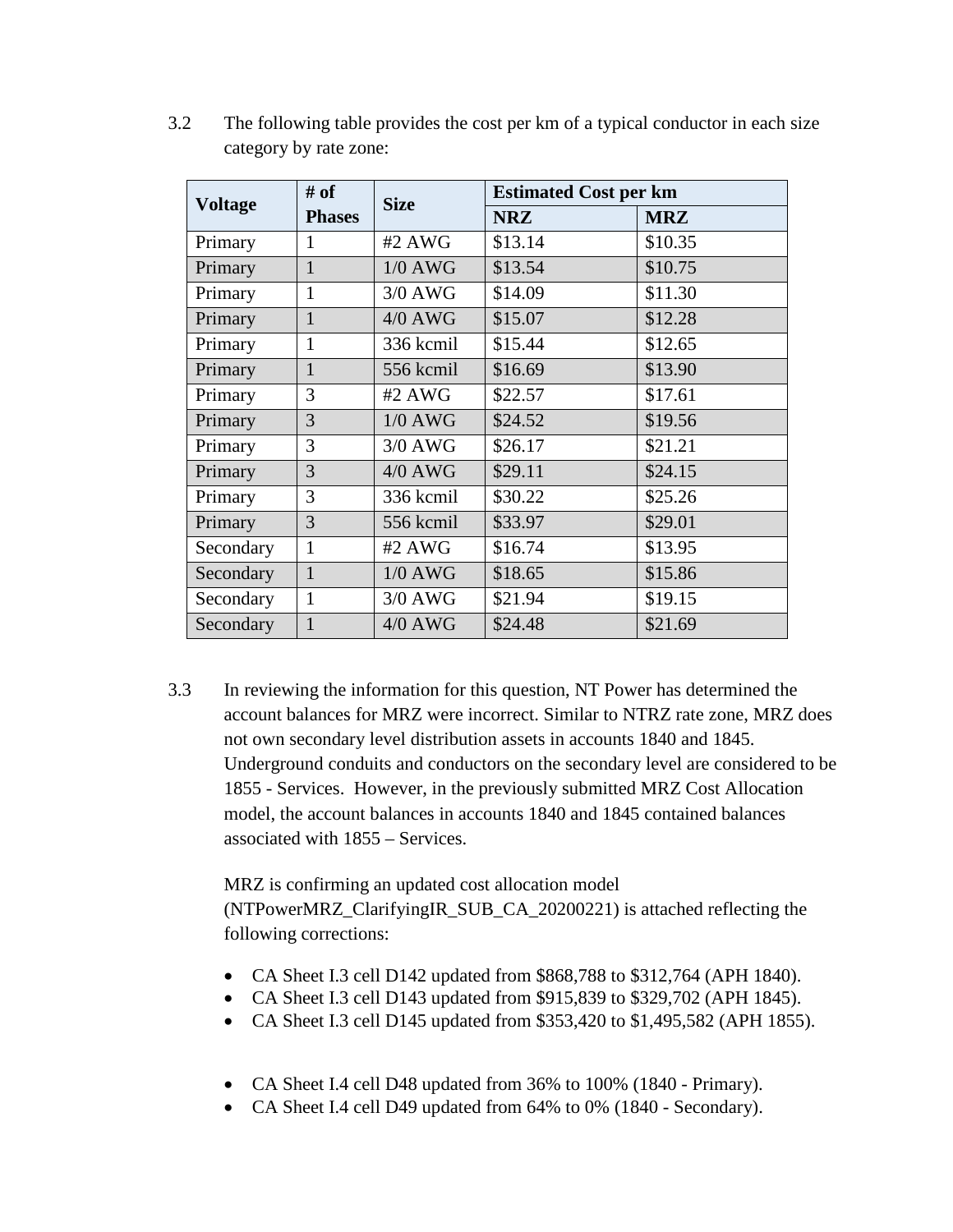- CA Sheet I.4 cell D52 updated from 36% to 100% (1845 Primary).
- CA Sheet I.4 cell D53 updated from 64% to 0% (1845 Secondary).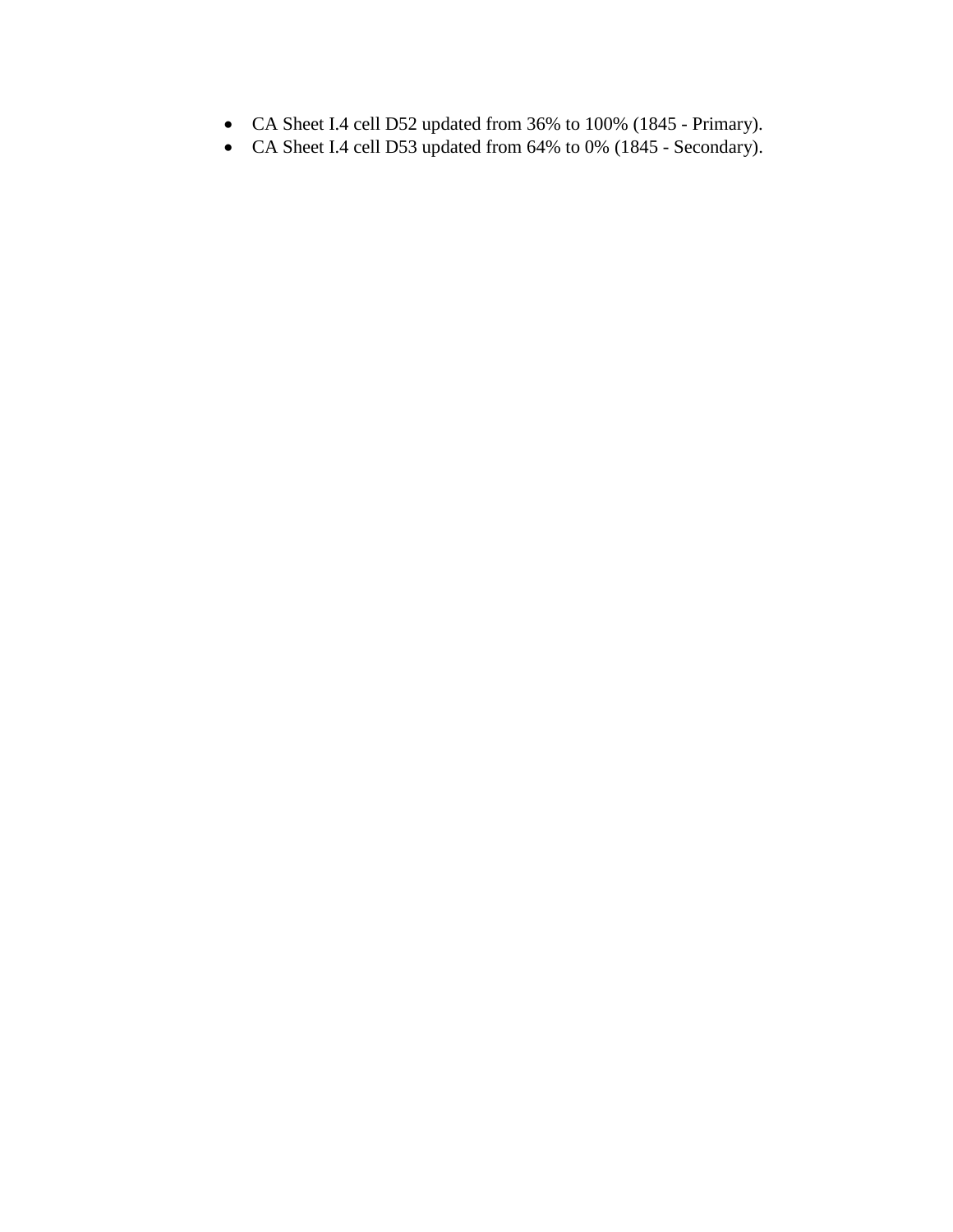# **4.0 Reference:** VECC 3 d)

## **Questions:**

4.1 It is noted that for NTRZ the 2018 Collection costs (\$651,496) are higher than the 2018 Billing costs (\$514,849). However, in the case of MRZ the Collection costs are substantially less than the Billing costs as is generally the case with other utilities making 2020 COS applications. Please explain why the Collection costs in NTRZ are so high (relative to the Billing costs).

## **Response:**

4.1 NTRZ currently outsources billing to a  $3<sup>rd</sup>$  party vendor. NTRZ's Customer Service department provides collections for the Newmarket-Tay rate zone. This cost structure is reflected within the Billing and Collection general ledger accounts.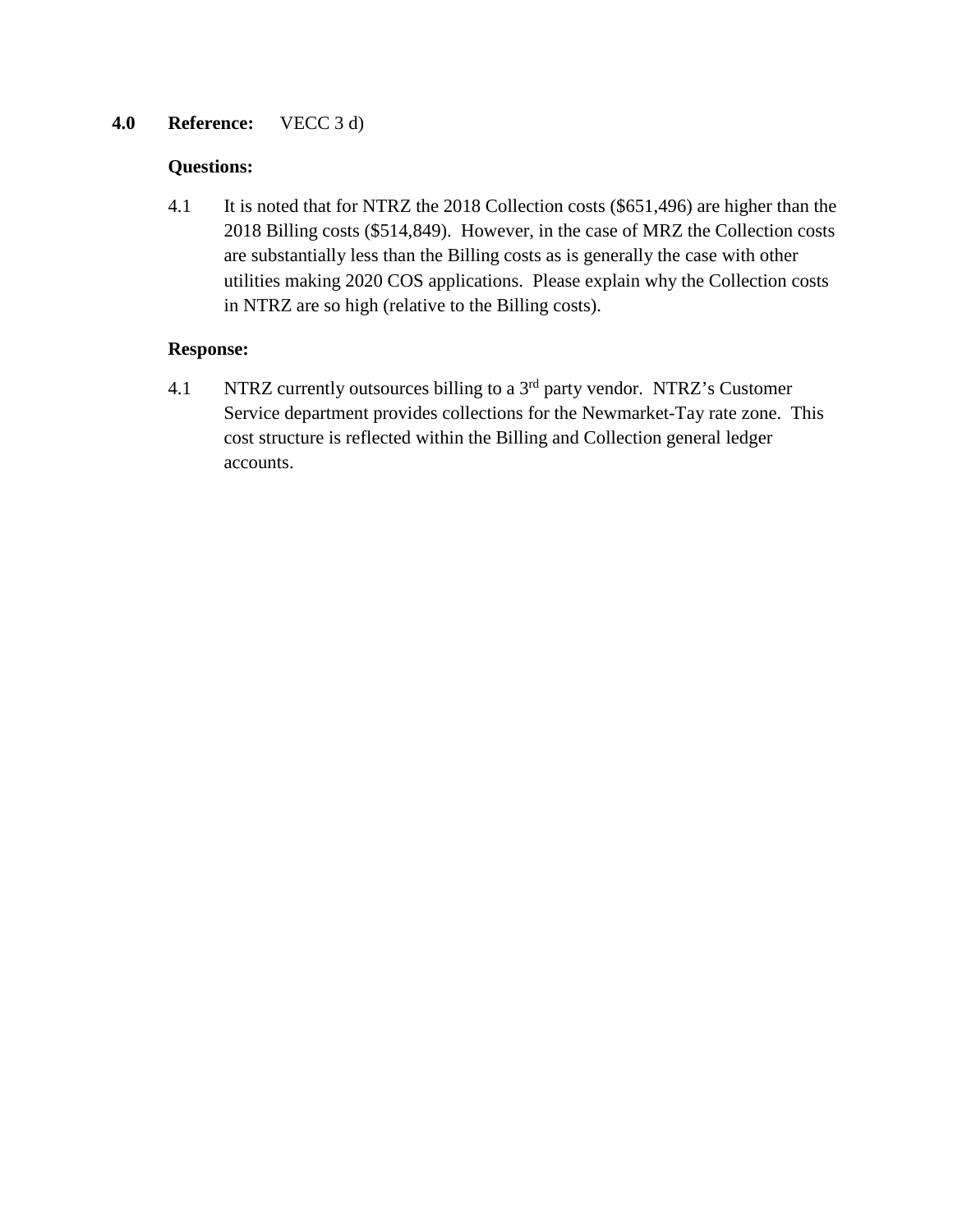## **5.0 Reference:** VECC 3 b), c) & g)

#### **Questions:**

- 5.1 The charges set out in VECC 3 c), Appendix B (page 2) make it clear that GS<50 customers are responsible for the costs of connection assets. However, it is not evident from the chart on page 2 that GS<50 customers are responsible for the cost of any secondary distribution assets required to serve them. Please clarify where this requirement is stated in Appendix B.
- 5.2 VECC 3 c), Appendix B (page 2) indicates that in the case of Residential Subdivision Agreement there is no utility allowance for connection assets and the customer/developer pays the full cost. In such circumstances does the customer/developer also pay the full cost of the secondary distribution assets?
	- 5.2.1 If yes, does the Residential secondary customer base in Tab I6.2 reflect this fact?
	- 5.2.2 If not, and the secondary assets are paid for by NT, why is the services weighting factor of 1 applied to the full Residential secondary base customer count?
- 5.3 VECC 3 g) explains that, for NTRZ, there are GS<50 customers in commercial malls that are supplied by Line Transformers owned by the mall owner and not NT which explains why the GS<50 customer base counts and 4 NCP values for Line Transformer are less than those for Primary. Does the same explanation apply to Residential customers in condominiums and serve to explain why, for NTRZ, the Residential customer base counts and 4 NCP values for Line Transformer and Secondary are less than those for Primary?
	- 5.3.1 If not, what is the reason for the differences in the customer counts and 4NCP values?

#### **Response:**

- 5.1 As indicated on the chart on page 2 of Appendix B, the ownership demarcation points for GS<50 customers are as follows:
	- Overhead Service: top of the Consumer's mast
	- Underground Service: secondary bushing of the padmount transformer

The GS<50 customer is responsible for the costs of any secondary distribution assets owned by them, i.e. the service conduit and conductor downstream from the secondary bushing of the padmount transformer.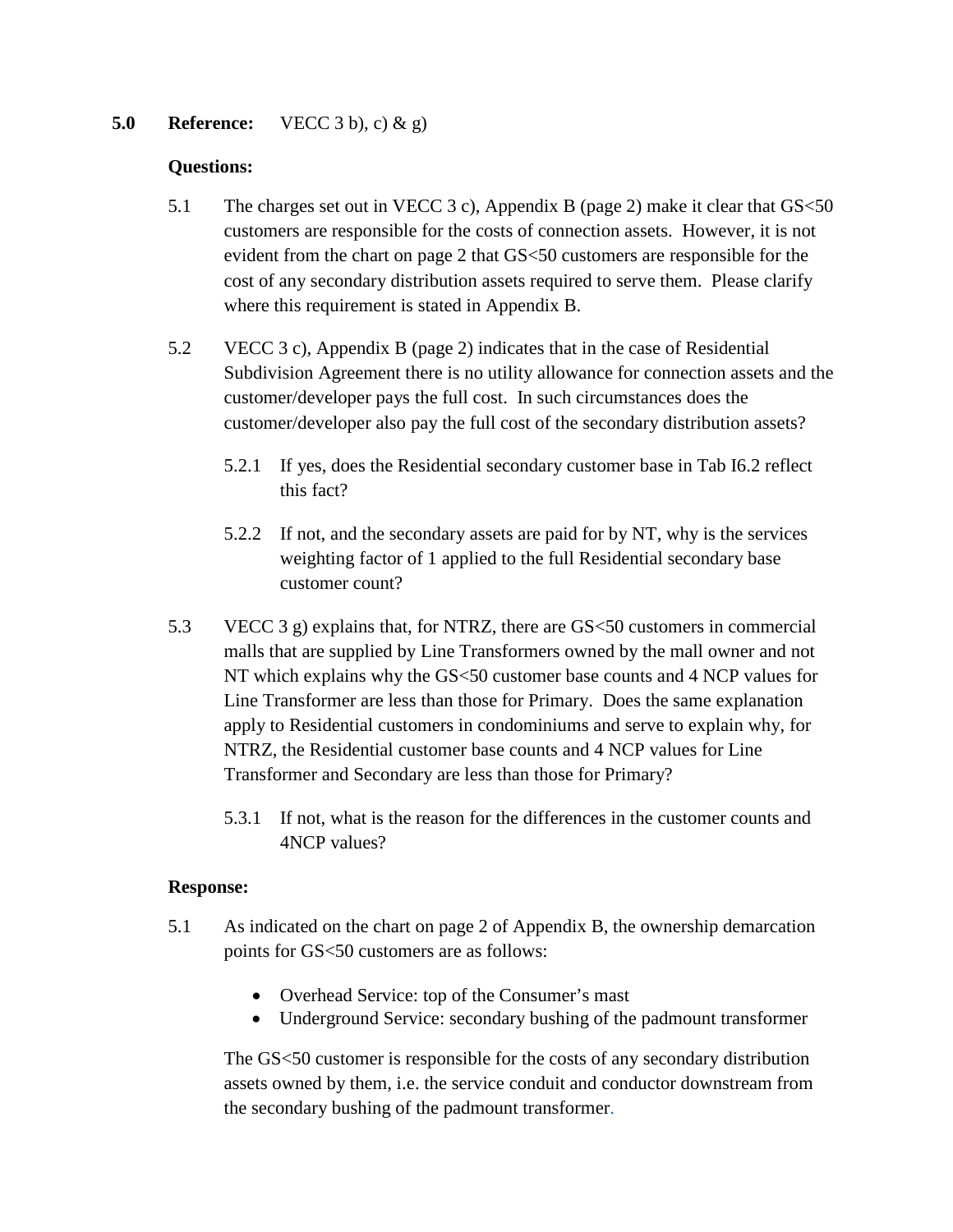- 5.2.1 Similar to 5.1, the customer is responsible for the costs of connection assets owned by them. The customer/developer does not pay the full cost of the secondary distribution assets for Residential Subdivision Agreements.
- 5.2.2 NTRZ followed the methodology outlined in the Cost Allocation model instructions for Worksheet I5.2 Weighting Factors. The following table provides the supporting documentation for the weighting factors for Service Account 1855:

|                                                                   | <b>Residential</b> | GS < 50      | <b>GENERAL</b><br><b>SERVICE 50</b><br>TO 4,999 KW | <b>Street Light</b> | <b>SENTINEL</b><br><b>LIGHTING</b> | <b>UNMETERED</b><br><b>SCATTERED</b><br><b>LOAD</b> |
|-------------------------------------------------------------------|--------------------|--------------|----------------------------------------------------|---------------------|------------------------------------|-----------------------------------------------------|
| Typical Cost for Overhead, Single Phase Service                   | \$1.500            | \$1.700      | NA <sup>(1)</sup>                                  | NA <sup>(1)</sup>   | $N/A$ <sup>(1)</sup>               | NA <sup>(1)</sup>                                   |
| Typical Cost for Overhead, Three Phase Service                    | \$3,500            | \$3,900      | $N/A^{(1)}$                                        | NA <sup>(1)</sup>   | $N/A$ <sup>(1)</sup>               | $N/A$ <sup>(1)</sup>                                |
| Typical Cost for Underground, Single Phase Service                | \$2,500            | \$2,800      | $N/A^{(1)}$                                        | $NA^{(1)}$          | N/A <sup>(1)</sup>                 | $N/A$ <sup>(1)</sup>                                |
| Typical Cost for Underground, Three Phase Service                 | \$6,500            | \$7,300      | $NA^{(1)}$                                         | NA <sup>(1)</sup>   | N/A <sup>(1)</sup>                 | $N/A$ <sup>(1)</sup>                                |
| <b>Total Number of Customers</b>                                  | 32,622             | 3,186        | NA <sup>(1)</sup>                                  | NA <sup>(1)</sup>   | $N/A$ <sup>(1)</sup>               | $N/A$ <sup>(1)</sup>                                |
| Secondary Customer Base                                           | 31,146             | 242          | $NA^{(1)}$                                         | NA <sup>(1)</sup>   | $N/A$ <sup>(1)</sup>               | N/A <sup>(1)</sup>                                  |
| Secondary Customer Base (Overhead, Single Phase)                  | 6,246              | 133          | $NA^{(1)}$                                         | NA <sup>(1)</sup>   | $N/A$ <sup>(1)</sup>               | $N/A$ <sup>(1)</sup>                                |
| Secondary Customer Base (Overhead, Three Phase) <sup>(2)</sup>    | $\mathbf{0}$       | $\mathbf{0}$ | NA <sup>(1)</sup>                                  | NA <sup>(1)</sup>   | $N/A$ <sup>(1)</sup>               | $N/A$ <sup>(1)</sup>                                |
| Secondary Customer Base (Underground, Single Phase)               | 24,900             | 109          | $N/A$ <sup>(1)</sup>                               | NA <sup>(1)</sup>   | $N/A$ <sup>(1)</sup>               | $N/A$ <sup>(1)</sup>                                |
| Secondary Customer Base (Underground, Three Phase) <sup>(2)</sup> | $\mathbf{0}$       | 0            | $N/A^{(1)}$                                        | NA <sup>(1)</sup>   | N/A <sup>(1)</sup>                 | NA <sup>(1)</sup>                                   |
| Average Cost per Secondary Customer                               | \$2,195.42         | \$166.76     | $N/A$ <sup>(1)</sup>                               | NA <sup>(1)</sup>   | $N/A$ <sup>(1)</sup>               | $N/A$ <sup>(1)</sup>                                |
|                                                                   |                    |              |                                                    |                     |                                    |                                                     |
| Weighting Factor Relative to Residential Customer                 | 1                  | 0.07596      | 0                                                  | 0                   | 0                                  | $\mathbf{0}$                                        |
|                                                                   |                    |              |                                                    |                     |                                    |                                                     |
|                                                                   |                    |              |                                                    |                     |                                    |                                                     |
| <b>Notes</b>                                                      |                    |              |                                                    |                     |                                    |                                                     |
| (1) NT Power does not own 1855 services in applicable rate class. |                    |              |                                                    |                     |                                    |                                                     |
| (2) NT Power does not own three phase services recorded in 1855.  |                    |              |                                                    |                     |                                    |                                                     |

# 5.3 Yes, the same explanation applies to Residential customers in condominiums.

5.3.1 Not applicable.

5.2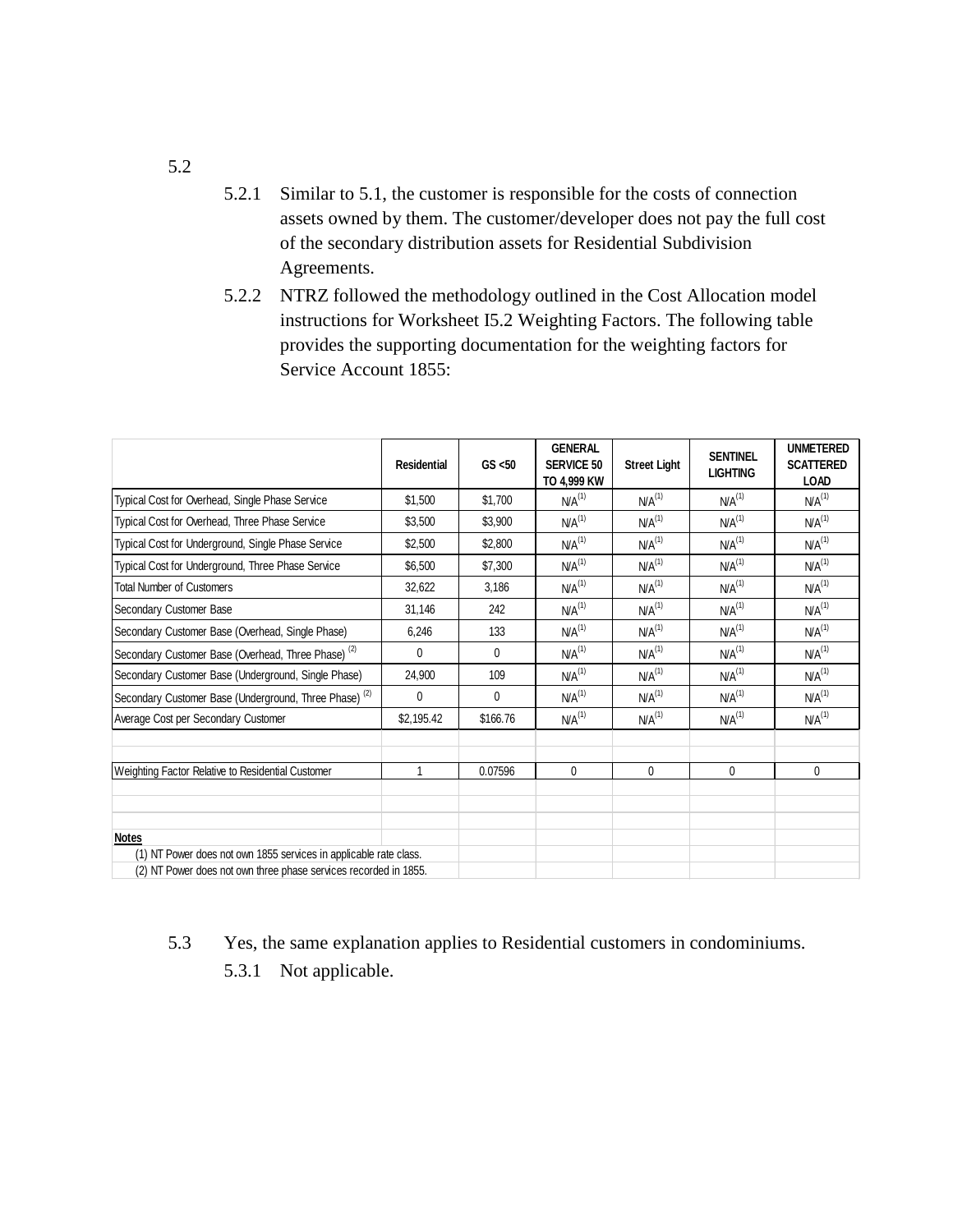# **6.0 Reference:** Staff 12 c)

## **Questions:**

6.1 Please provide an updated response to Staff 12 c) (including the full excel Cost Allocation Model) that incorporates the corrections arising due to the interrogatory responses.

## **Response:**

6.1 The response to Staff IR# 12 (c) for NTRZ incorporates corrections arising due to the interrogatory responses.

MRZ is providing an updated cost allocation model (Appendix H Clarifying IRs updated MRZ SUB CA 20200221) reflecting the following corrections to:

- CA Sheet I.3 cell D142 updated from \$868,788 to \$312,764
- CA Sheet I.3 cell D143 updated from \$915,839 to \$329,702
- CA Sheet I.3 cell D145 updated from \$353,420 to \$1,495,582
- CA Sheet I.4 cell D48 updated from 36% to 100%
- CA Sheet I.4 cell D49 updated from 64% to 0%
- CA Sheet I.4 cell D52 updated from 36% to 100%
- CA Sheet I.4 cell D53 updated from 64% to 0%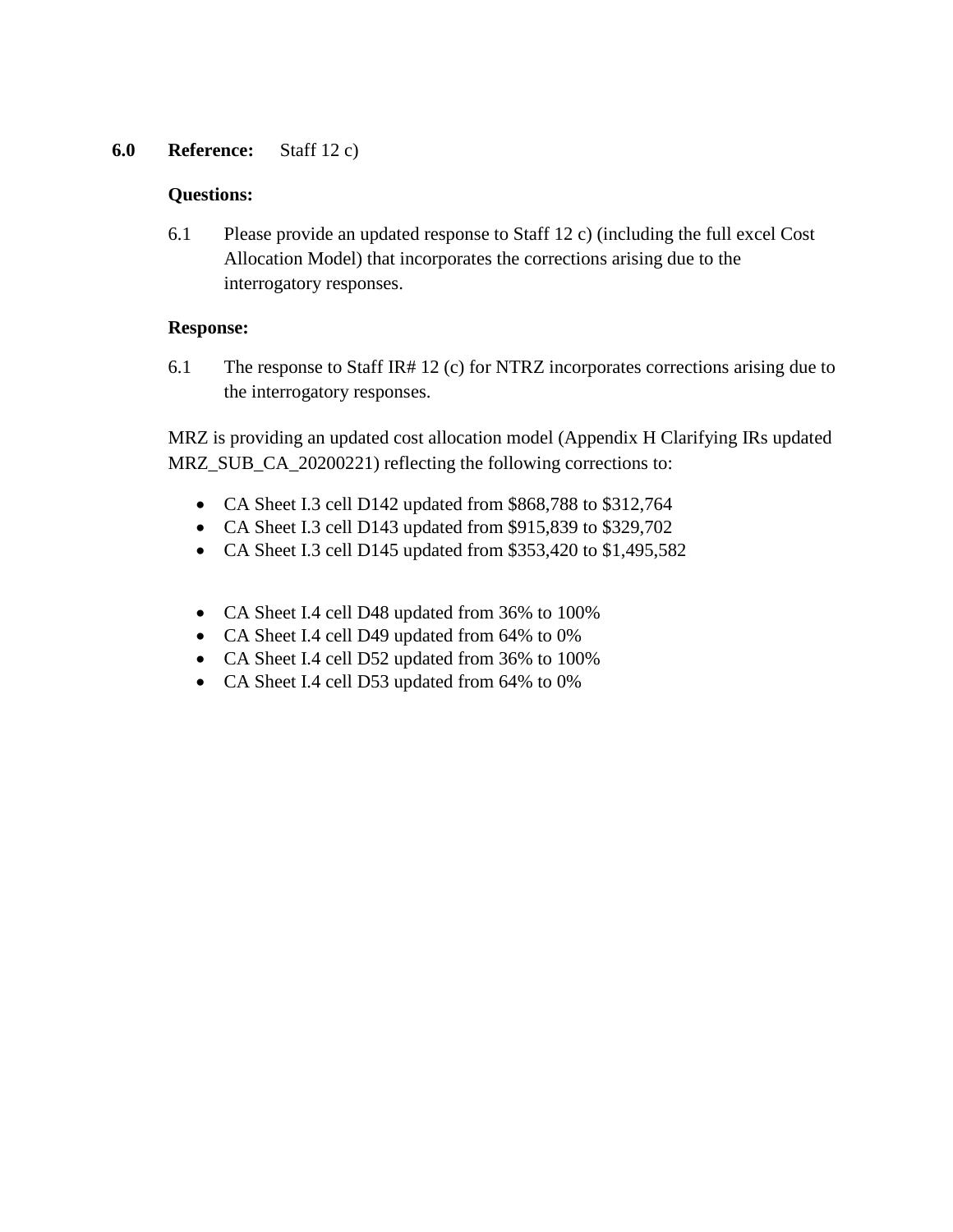# <span id="page-15-0"></span>**Appendix B – Pre-Settlement Clarification Questions at Settlement Conference**

## **Question 1**

**Reference:** VECC-1

**Question:** Please reconcile the difference in the Finance, Income and Expense.

## **Response:**

*For the Newmarket-Tay Rate Zone Cost Allocation Model:* 

\$1.3 million dollars is the number from the audited financial statements, which is the net finance income of \$566,837 and finance expense of \$1,832,652. The number in the Cost Allocation Model is \$1.8 million.

*For the Midland Rate Zone Cost Allocation Model:* 

\$303,000 is the number from the audited financial statements, which is the net finance income of \$33,247 and finance expense of \$336,289. The number in the Cost Allocation Model is \$336,000.

## **Question 2**

**Reference:** Staff-12, VECC Pre-Settlement Follow-Up 2.2

**Question:** Why did Newmarket-Tay Power Distribution Ltd. ("NT Power") not do a reversal for 2012-2017 tax savings?

**Response:** NT Power has reserved out 2012-2017 tax savings and do not consider there to be an impact on the Cost Allocation Model because it simply changes the calculation of the final, balancing line – "Customer Count and Volume Timing".

# **Question 3**

**Reference:** VECC Pre-Settlement Follow-Up 5

**Question:** Is the number "242" the correct number of secondary customers for GS<50 customer class? Is the number "31,146" the correct number of secondary customers for Residential customer class?

## **Response:**

The number 242 is correct for secondary customers for GS<50 customer class because 242 represents only the "legacy customers" where they have secondary service that is owned by